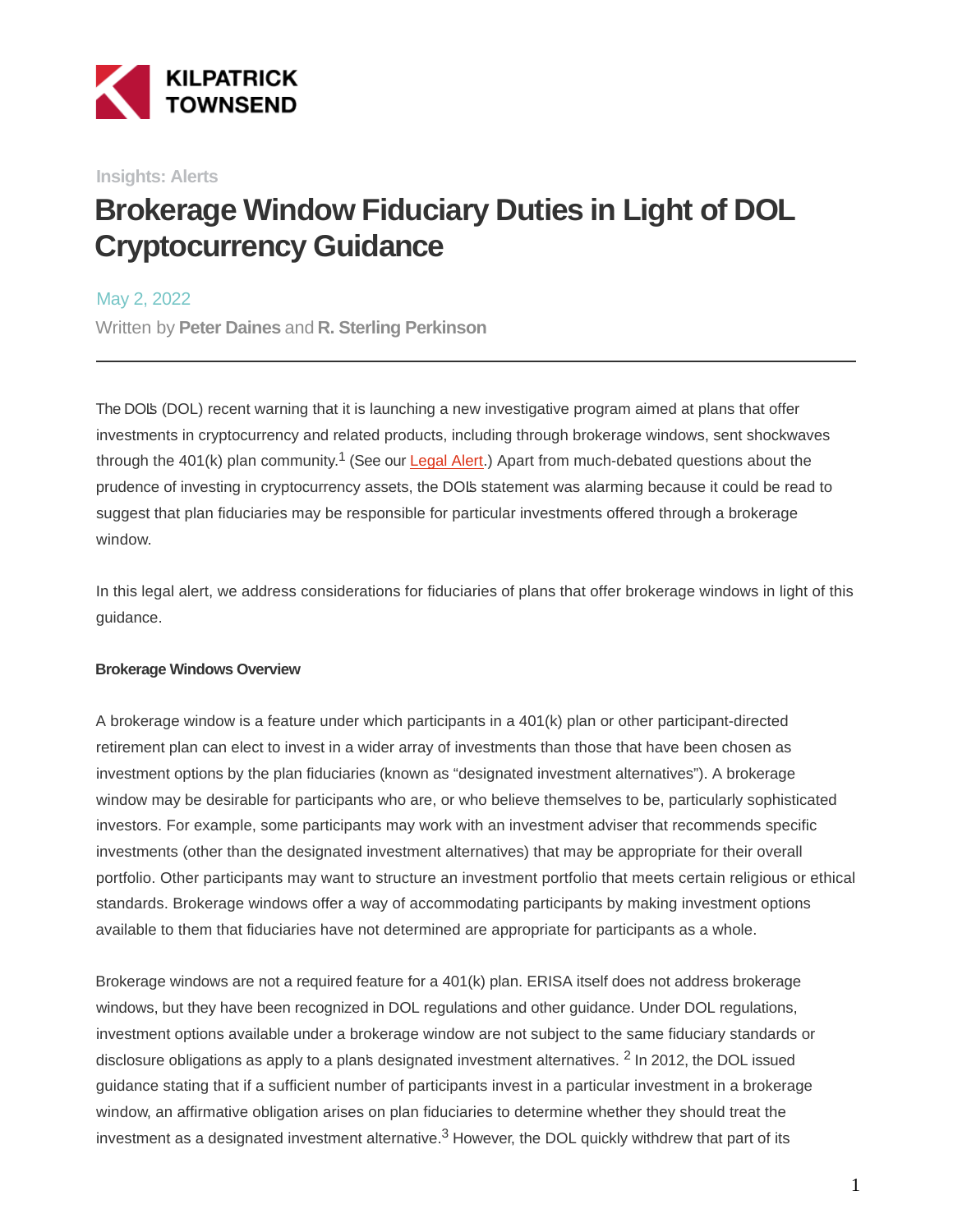

quidance.<sup>4</sup>

While plan fiduciaries do not have the same responsibility for selecting and monitoring particular investments available under a brokerage window as they do for designated investment alternatives, fiduciaries may be responsible for the decision to offer a brokerage window, including how it is structured and communicated to participants. The DOL has taken the position that brokerage windows are subject to the general fiduciary duties of prudence and loyalty, including "taking into account the nature and quality of services provided" under the brokerage window.<sup>5</sup> The DOL's participant disclosure regulations also require a description of any brokerage windows under the Plan, $6$  so there could potentially be a breach of fiduciary duty if the brokerage windows terms are not appropriately disclosed to participants. In 2014, the DOL issued a request for information about brokerage windows to help assess how ERISA's fiduciary standards may apply to them. <sup>7</sup> However, the DOL has not followed up with formal guidance clarifying fiduciary standards applicable to brokerage windows.

#### **Brokerage Windows under DOL's Cryptocurrency Guidance**

Compliance Assistance Release 2022-01 ("Cryptocurrency Guidance") warned fiduciaries that if they allow investments in cryptocurrencies or related products, including through a brokerage window, they "should expect to be questioned about how they can square their actions with their duties of prudence and loyalty." The reference to "related products" could potentially be interpreted very broadly because the DOL stated that it was concerned not only with direct investments in cryptocurrencies, but also with "other products whose value is tied to cryptocurrencies." This suggests that fiduciaries may be subject to questioning, for example, if they offer a brokerage window that permits investment in mutual funds with cryptocurrency strategies.

This raises questions as to whether the DOL has fundamentally changed its view of the responsibilities of plan fiduciaries for determining whether particular options in a brokerage window are prudent. Does this imply that plan fiduciaries have the obligation to review and screen the thousands of available investments through a brokerage window for cryptocurrency strategies? If plan fiduciaries do screen for cryptocurrency strategies, does that imply that fiduciaries have determined that unscreened mutual funds are appropriate for participants?

Moreover, there are practical questions as to how plan fiduciaries could screen for cryptocurrency strategies. The terms of brokerage windows generally allow fiduciaries to impose limits on available investments based on the structure of the investment. For example, a brokerage window may be restricted to mutual funds only. Fiduciaries may also be able to exclude certain types of investments that may not be appropriate for a tax-qualified retirement plan, such as tax-exempt mutual funds. However, it may be impractical, at least at this point, for fiduciaries to exclude all mutual funds "whose value is tied to cryptocurrencies" from a brokerage window.

Fortunately, Ali Khawar, acting secretary of the DOL's Employee Benefits Security Administration (EBSA), has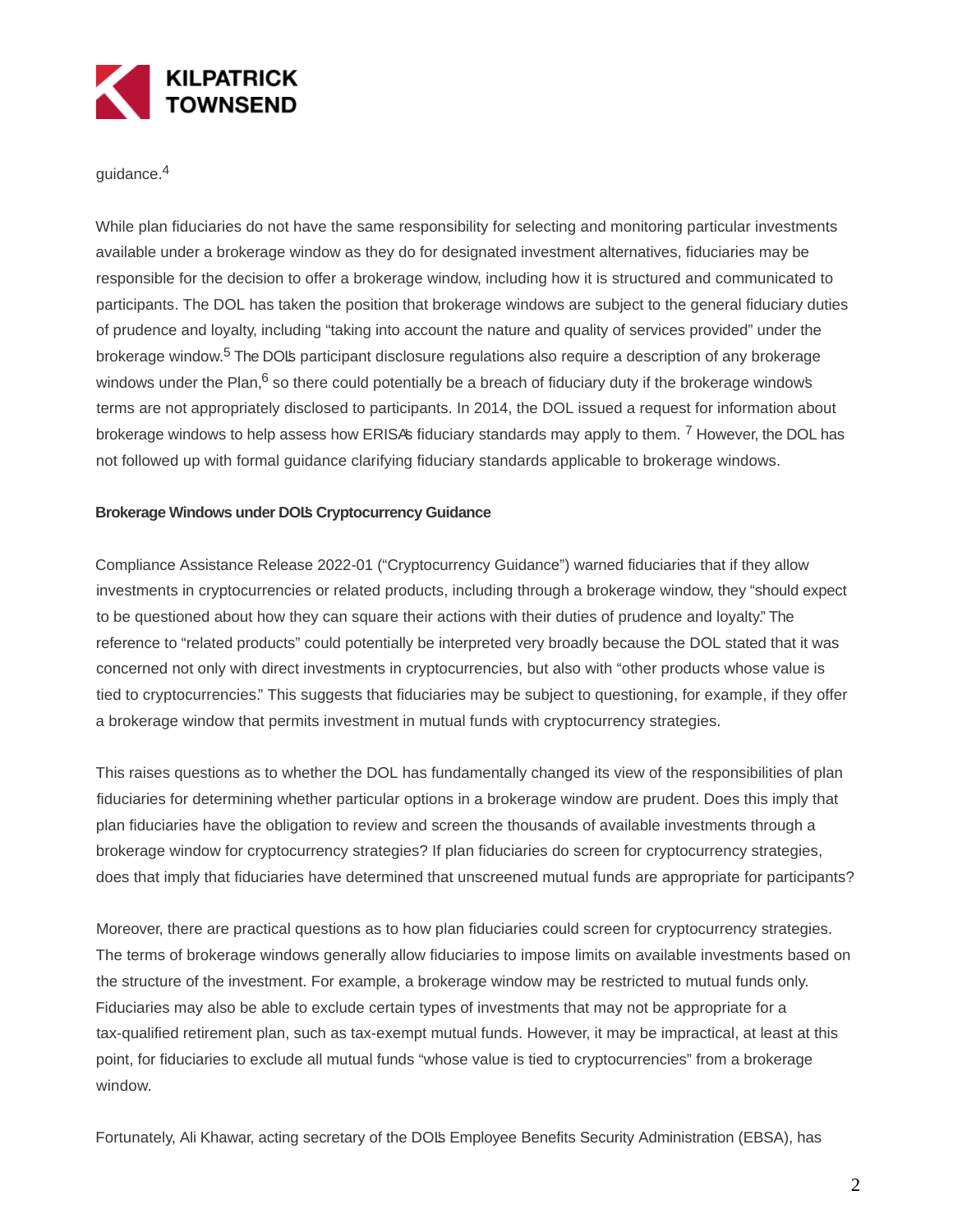

stated that the intent of the Cryptocurrency Guidance was not a "backdoor way to regulate brokerage windows in a whole new way.<sup>"8</sup> He also clarified that the guidance does not say that fiduciaries are responsible for reviewing and approving each individual investment option available under a brokerage window. However, further guidance is needed to clarify the DOL's position on the scope of fiduciary responsibility for investment options under a brokerage window.

#### **Brokerage Windows under Section 404(c) of ERISA**

Plan fiduciaries have a duty to ensure that any brokerage window offered is prudent, but they should not have a responsibility to vet specific investment options available under a brokerage window. Section 404(c) of ERISA generally relieves fiduciaries of responsibility for participants' investment decisions provided that certain conditions are met. However, DOL regulations provide that Section 404(c) does not "relieve a fiduciary from its liability to prudently select and monitor any service provider or designated investment alternative offered under the plan."<sup>9</sup>

The implication is that fiduciaries may be held responsible for a brokerage window as a plan feature (including its design, expenses, and how its terms are communicated with participants) but not for particular funds in which participants choose to invest under a brokerage window. A plan's holdings of specific investments under a brokerage window are necessarily the product of participants' decisions to invest in investment options that are not designated by the plan fiduciaries, so they should qualify for relief under Section 404(c). In Hughes v. Northwestern University, the Supreme Court recently reaffirmed that fiduciaries have a duty to "monitor all plan investments and remove imprudent ones."<sup>10</sup> Although Hughes does not distinguish between designated investment alternatives and investment options available through a brokerage window, Secretary Khawar's comments noted above confirm that he does not view Hughes as fundamentally changing plan fiduciaries' responsibilities for brokerage window investments.

While fiduciaries should not have responsibility under Section 404(c) for screening particular brokerage window investments, they may still have some responsibility for investments available under the brokerage window, but the extent of this responsibility is not clear. For example, should fiduciaries have responsibility for screening categories of investments that they cannot determine would be appropriate for participants? This is one possible reading of the DOL's position in the Cryptocurrency Guidance. Such a position would undercut some of the benefits of a brokerage window. For example, under this reading, participants would still be able to invest in a large cap fund other than the large cap fund that fiduciaries designated. However, sophisticated investors could be prevented from investing in certain types of investments that may be appropriate for their particular circumstances, but which may not be appropriate for participants as a whole. Further guidance from the DOL would be needed to clarify its position.

#### **Considerations for Plan Fiduciaries**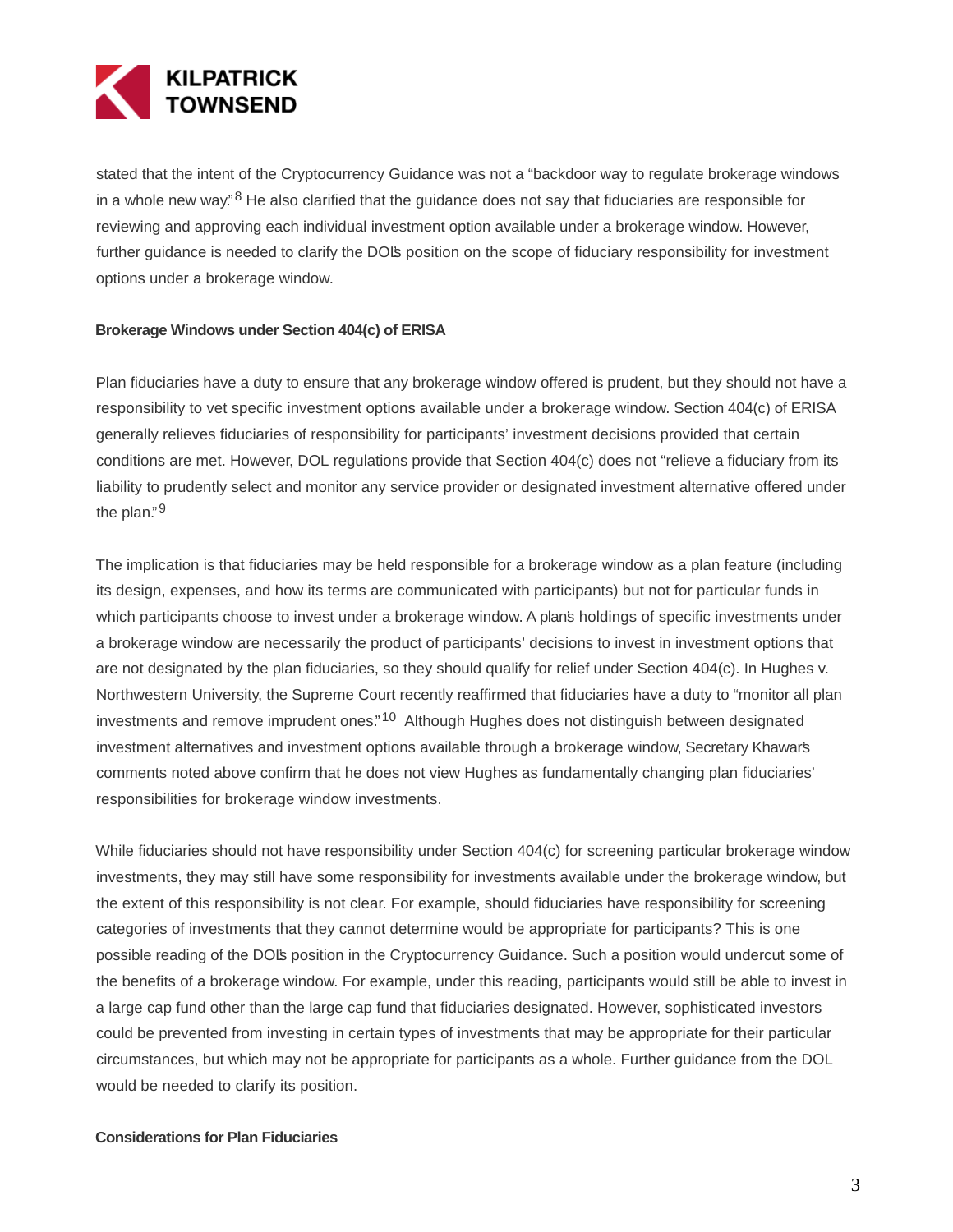

Although the scope of fiduciary responsibilities in the context of a brokerage window has not been clearly established, plan fiduciaries may consider taking the following steps:

- Review commissions and other fees charged to a plan or to participant accounts with respect to a brokerage window for overall reasonableness and to determine whether they are reasonably allocated among participants.
- Review restricted categories of investments under the brokerage window with an investment adviser and/or consult with the brokerage window provider as to whether restricted categories of investments are consistent with those of similar clients and appropriate for plan participants.
- Review the potential for any conflicts of interest under the brokerage window feature.
- Review fee disclosures, summary plan descriptions, brokerage window enrollment materials and any other plan disclosures to ensure that they accurately describe the material terms of a brokerage window.
- Review utilization of the brokerage window, including the portion of participants enrolled in the brokerage window, and the proportion of plan accounts of participants invested in a brokerage window, to assess whether any limitations are appropriate to encourage diversification.

As with any review, plan fiduciaries should ensure that their review of their brokerage windows is appropriately documented in their meeting minutes or other official records.

#### **Footnotes**

<sup>1</sup> See DOL Compliance Assistance Release 2022-01 (March 10, 2022).

- <sup>4</sup> FAB No. 2012-02R (July 30, 2012).
- <sup>5</sup> FAB 2012-02R, Q&A-39.
- $6$  29 C.F.R. § 2550.404a-5(c)(1)(i)(F).

<sup>7</sup> EBSA Notice, "Request for Information Regarding Standards for Brokerage Windows in Participant-Directed Individual Account Plans" (August 21, 2014).

- <sup>9</sup> 29 C.F.R. § 2550.404c-1(d)(2)(iv).
- <sup>10</sup> 142 S.Ct. 737, 741 (Jan. 24, 2022).

<sup>2</sup> 29 C.F.R. §§ 2550.404a-1(f)(5); 2550.404a-5(h)(4).

<sup>3</sup> Field Assistance Bulletin (FAB) 2012-02 (May 7, 2012), Q&A-30.

<sup>8</sup> Austin Ramsey, Crypto 401(k) Warning Casts Shadow over T. Rowe Price Settlement, Bloomberg Law, April 27, 2022).